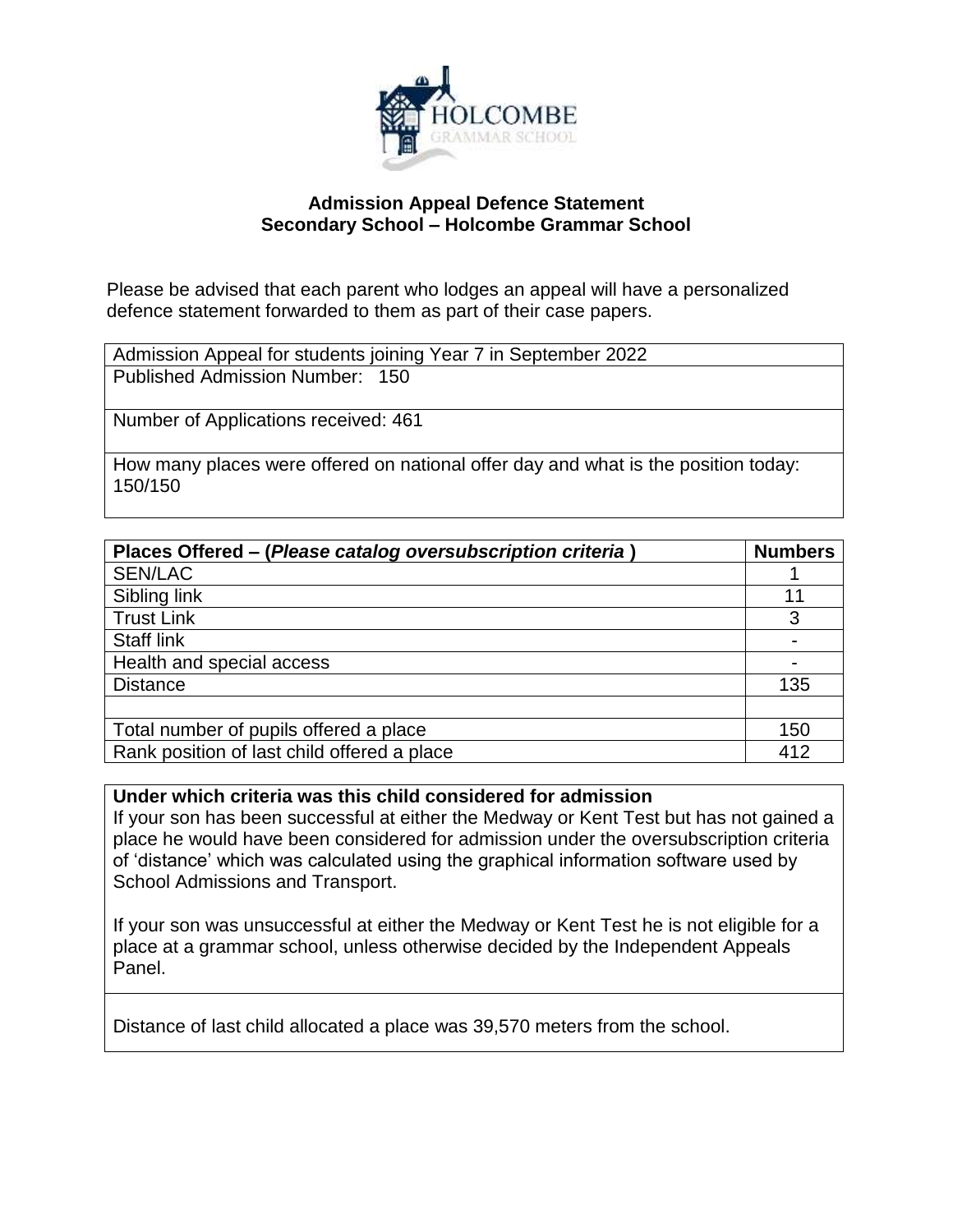The key issue in considering an appeal for a place at this school is whether a student is of grammar school ability and, therefore, has the capacity to access the pace and challenge of the grammar school curriculum.

This curriculum is designed for the top 25% of the ability range. Students below this level, who were unsuccessful at the Kent/Medway Test would struggle to engage with the curriculum and its delivery. Therefore, students who have not been deemed selective should not be considered for a place at Holcombe Grammar School.

One of the key issues in considering an appeal for a place where a student was successful at either the Kent/Medway test is whether there is the capacity to increase the number of students allocated to the School.

Currently (2021/2022) in each year group the numbers are as follows.

*Year 7 - 150, Year 8 – 150, Year 9 - 142, Year 10 - 145, Year 11 – 146*

The Governors are satisfied that places have been allocated correctly and in accordance with the school's over-subscription criteria.

The school cannot admit more than 150 students into Year 7 for the following reasons:

- The school considers that going beyond this figure would be detrimental to the education of others and would compromise the efficient use of resources. A figure of 150 would give 5 classes of 30 (with the exception of DT where for safety reasons we have classes of no more than 20 students) so any more than this would make accommodating students in classes highly challenging; 5 classes of 30 would not compromise the safety and education of existing students. Without additional buildings the school cannot accommodate further increases in its PAN.
- The school has a phased building plan to increase capacity, but COVID 19 has delayed confirmation of funding for expansion to grammar schools, delaying the commencement of building work which could allow for building renovations and expansion to accommodate larger numbers of students. No significant new building work will take place in the next 12 months.
- The school is having to consider converting an existing classroom and study areas within the library into a Science laboratory for September 2021. This is so that the school can accommodate its PAN of 200 in Year 12 and the high demand for 'A' level sciences, based on applications received standing at 450 for September 2022 entry.
- The school had plans, due to be funded by the Government's grammar school expansion fund to renovate and expand the number of specialist rooms, including Art, DT and Music, but without funding confirmed, this second phase of building work has not occurred.
- To accommodate all 150 students in a year group within specialist areas, the school is dependent on demanding timetabling to ensure that students are split across several subjects at the same time, as it is not in a position to accommodate high numbers of students at the same time.